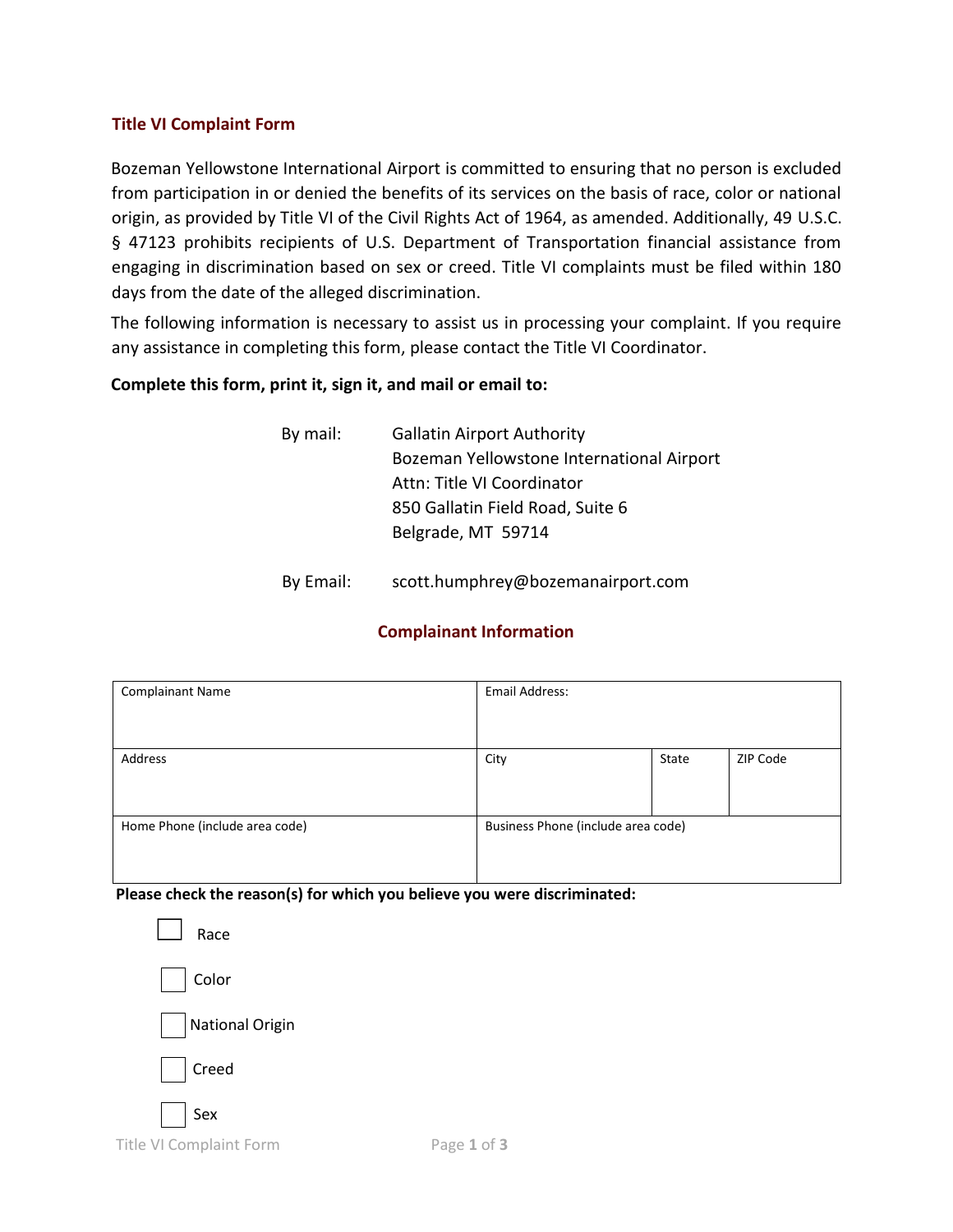## **Airport Service, Program, Opportunity or Activity Allegedly in Violation**

| All port service, Program, Opportunity or Activity Allegeary in Violation                                |
|----------------------------------------------------------------------------------------------------------|
| Description of Service, Program, Opportunity, Benefit or Activity (if traveling, indicate Airlines used) |
|                                                                                                          |
|                                                                                                          |
|                                                                                                          |
|                                                                                                          |
|                                                                                                          |
|                                                                                                          |
| Description of Alleged Violation (Airport, Tenant, Concessionaire, Contractor, Other)                    |
|                                                                                                          |
|                                                                                                          |
| Description of Alleged Violation and Requested Remedy                                                    |
|                                                                                                          |
|                                                                                                          |
|                                                                                                          |
|                                                                                                          |
|                                                                                                          |
|                                                                                                          |
|                                                                                                          |
|                                                                                                          |
| Has this case been filed with the Department of Justice or other government agency or court?             |
|                                                                                                          |
|                                                                                                          |

# **If You Answered "Yes" to the Previous Question, Complete the Following**

| Agency or Court           |                         |       |          |
|---------------------------|-------------------------|-------|----------|
| <b>Contact Person</b>     |                         |       |          |
|                           |                         |       |          |
| Address                   | City                    | State | ZIP Code |
|                           |                         |       |          |
| Phone (include area code) | Date Filed (mm/dd/yyyy) |       |          |
|                           |                         |       |          |